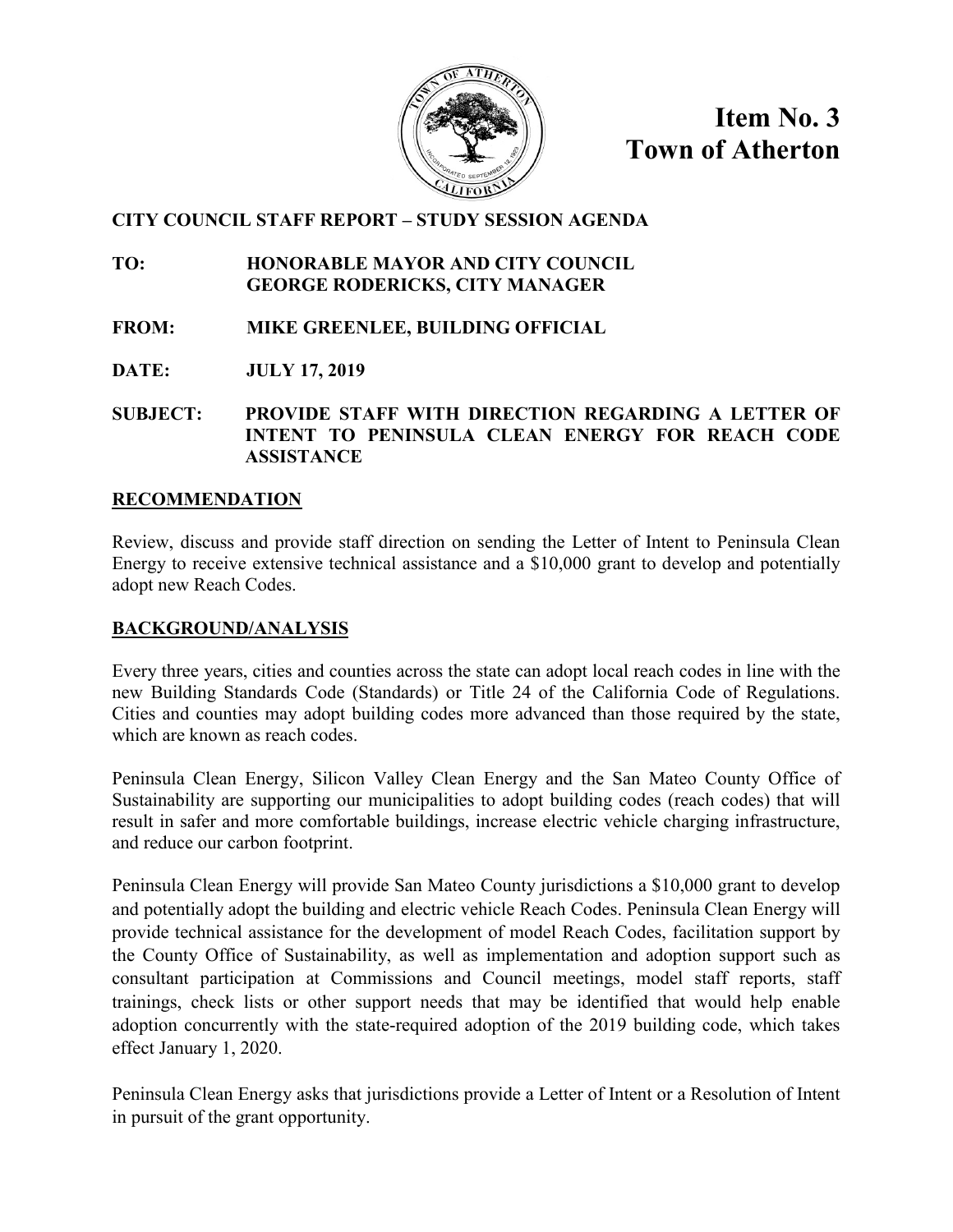Reach Code Letter of Intent July 17, 2019 Page 2 of 2

## **POLICY ISSUES**

Policy discussion should revolve around whether the Town desires to explore the possibility of reach code adoption. Pursuing the grant opportunity with Peninsula Clean Energy and investigating and presenting the Council with reach code amendments for consideration does not commit the Town to adoption of the code amendments.

#### **FISCAL IMPACT**

None at this time.

#### **PUBLIC NOTICE**

Public notification was achieved by posting the agenda, with this agenda item being listed, at least 72 hours prior to the meeting in print and electronically. Information about the project is also disseminated via the Town's electronic News Flash and Atherton Online. There are approximately 1,200 subscribers to the Town's electronic News Flash publications. Subscribers include residents as well as stakeholders – to include, but be not limited to, media outlets, school districts, Menlo Park Fire District, service provides (water, power, and sewer), and regional elected officials. The Town maintains an active and up to date Project Website at [http://ca](http://ca-atherton.civicplus.com/index.aspx?NID=290)[atherton.civicplus.com/index.aspx?NID=290.](http://ca-atherton.civicplus.com/index.aspx?NID=290)

#### **COMMISSION/COMMITTEE FEEDBACK/REFERRAL**

This item has or X has not been before a Town Committee or Commission.

- Audit/Finance Committee (meets every other month)
- Bicycle/Pedestrian Committee (meets as needed)
- PMC & Civic Center Advisory Committee (meets as needed)
- Environmental Programs Committee (meets every other month)
- Park and Recreation Committee (meets each month)
- Planning Commission (meets each month)
- Rail Committee (meets every other month)
- Transportation Committee (meets every other month)

# **ATTACHMENTS:**

- A. Peninsula Clean Energy Letter of Intent (Letter Form)
- B. Peninsula Clean Energy Letter of Intent (Resolution Form)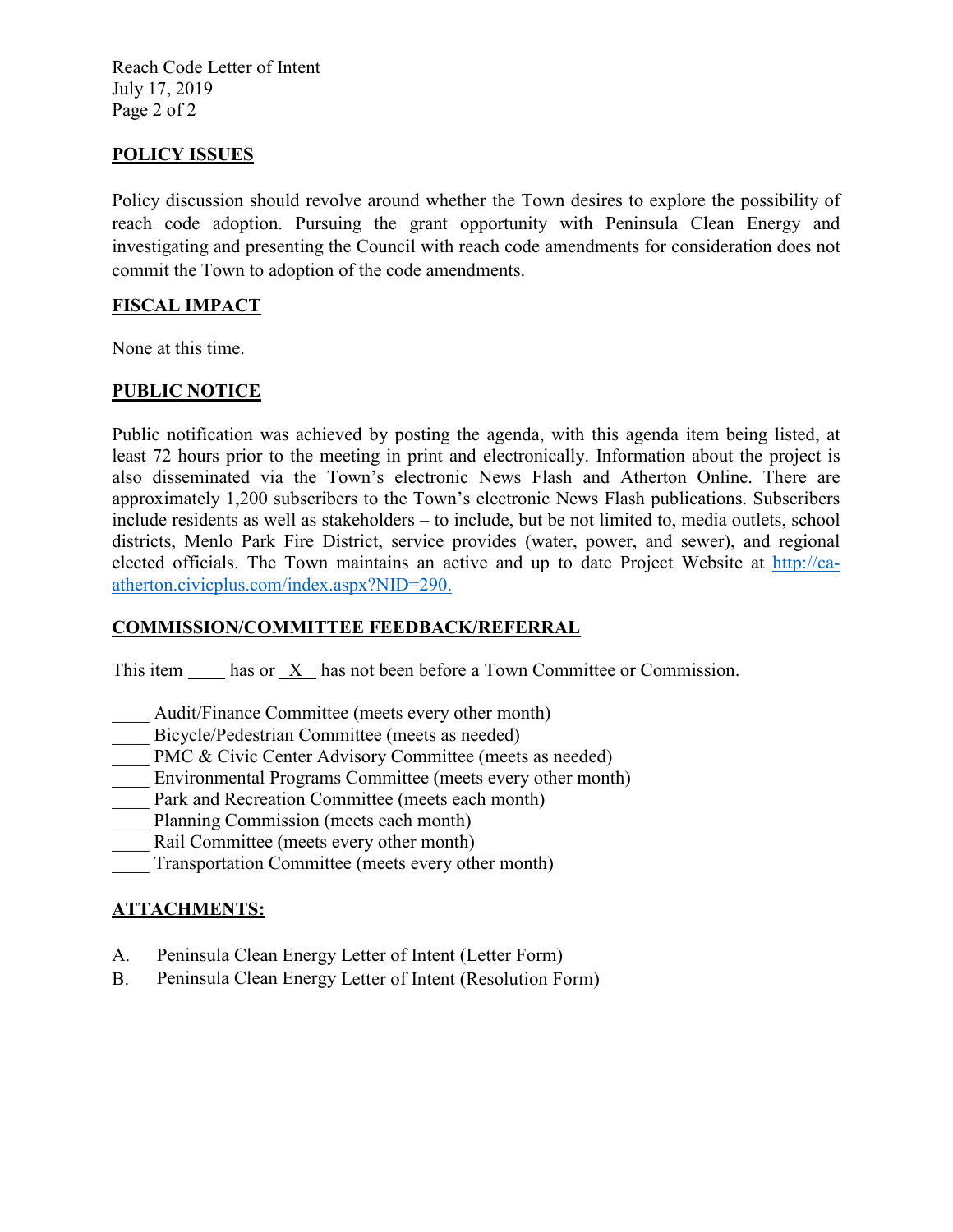# **ATTACHMENT A** PENINSULA CLEAN ENERGY **LETTER OF INTENT**

(Letter Form)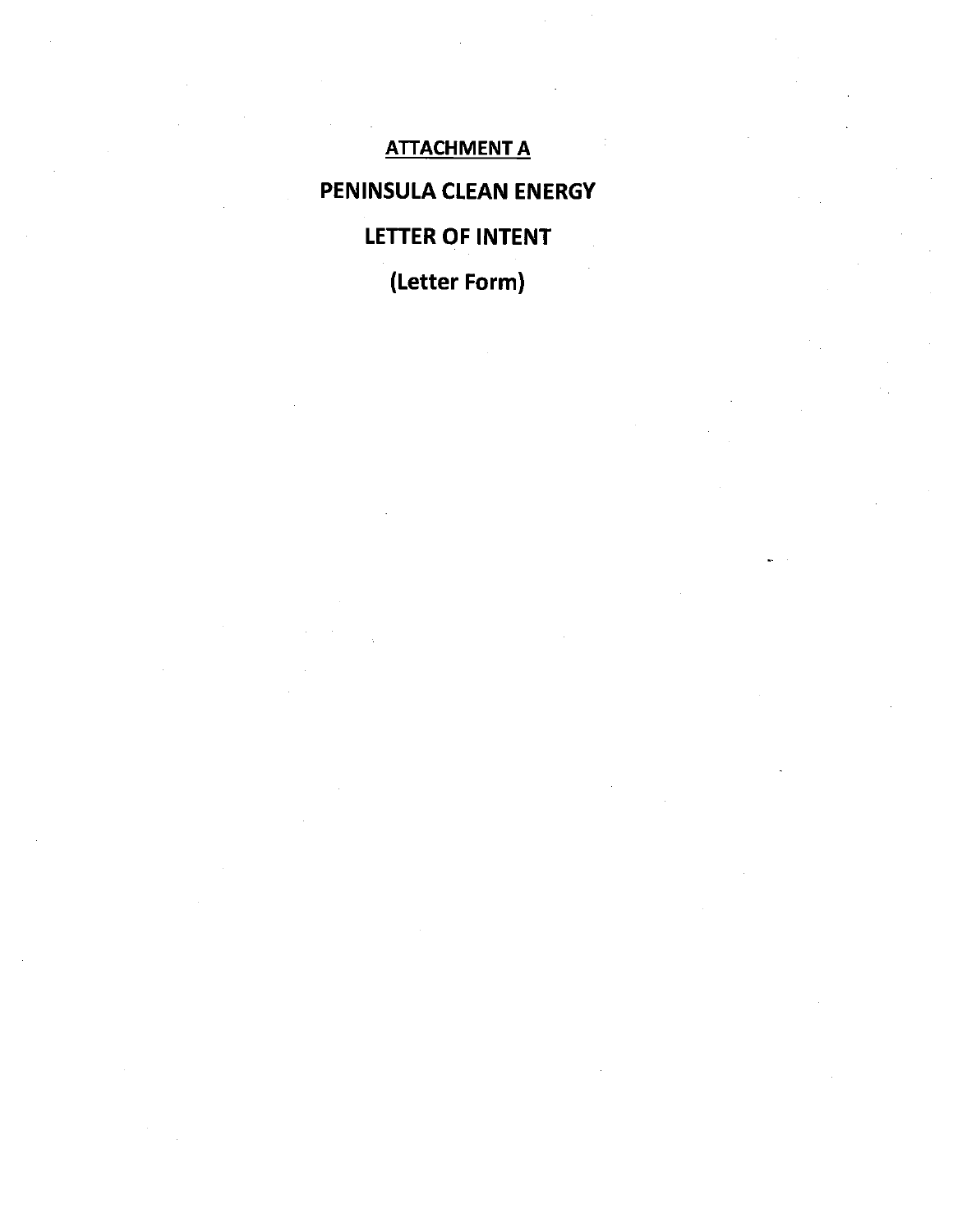

# **Town of Atherton**

**Building Department** 91 Ashfield Road Atherton, Ca. 94027 Phone: (650) 752-0560 Fax:  $(650) 614-1212$ 

Date: To: Peninsula Clean Energy From: Town of Atherton

Dear PCE Staff,

The City/Town of \_\_\_\_\_\_\_\_\_\_\_\_\_\_\_\_ understands that Peninsula Clean Energy (PCE) was established as the community choice aggregator and primary provider of clean electricity in San Mateo County, and that it intends to provide 100% renewable electricity for all its customers in San Mateo County by 2025. We recognize that that the benefits of the greenhouse gas free electricity can be amplified by electrification of new and existing buildings and electrification of transportation vehicles in our city (town) which can deliver economic benefits, result in safer and healthier homes and further reduce climate pollution.

We also understand that PCE is coordinating regionally with Silicon Valley Clean Energy, County of San Mateo, and with the California Energy Commission (CEC) to develop building and transportation electrification Reach Codes and that PCE is offering extensive technical assistance and a \$10,000 grant for cities and towns in San Mateo County to develop and potentially adopt these new Reach Codes.

As City (Town) adopts the new CEC-established building codes as part of the statewide three-year code adoption cycle by December 31, 2019 for all cities, which will take effect January 1, 2020, we believe that it is most efficient for City (Town) staff to coordinate adoption of Reach Codes with the adoption of new building codes.

Therefore, we are providing this letter of intent to let you know that City (Town) commits to participating in the model reach code development process led by PCE. As qualification for the \$10,000 grant, we commit to modest staff time to develop Reach Codes with the intent to present findings to our City (Town) Council for consideration of adoption.

Sincerely,

City Manager, City (Town) of

Attachment: W9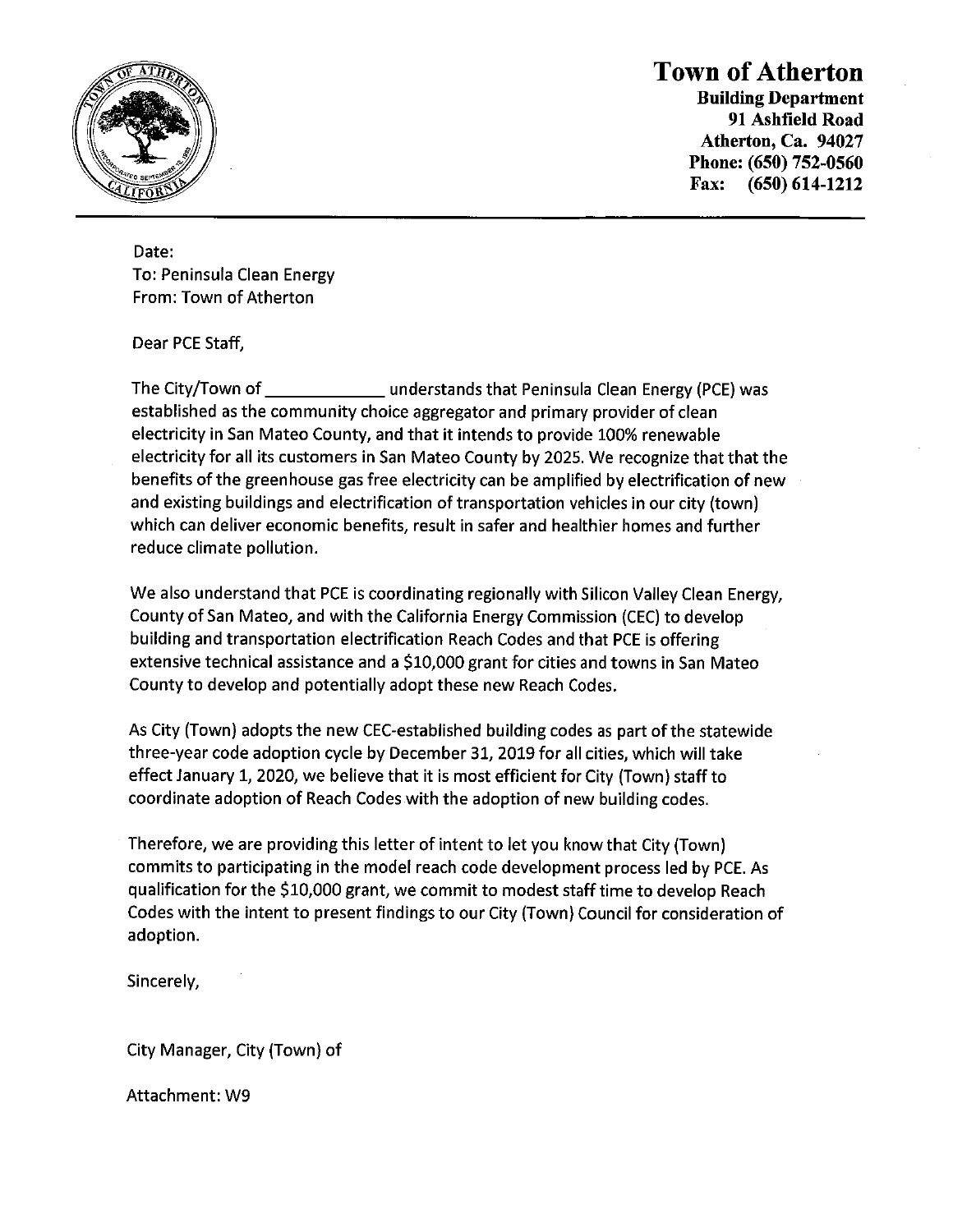**ATTACHMENT B** PENINSULA CLEAN ENERGY **LETTER OF INTENT** (RESOLUTION FORM)